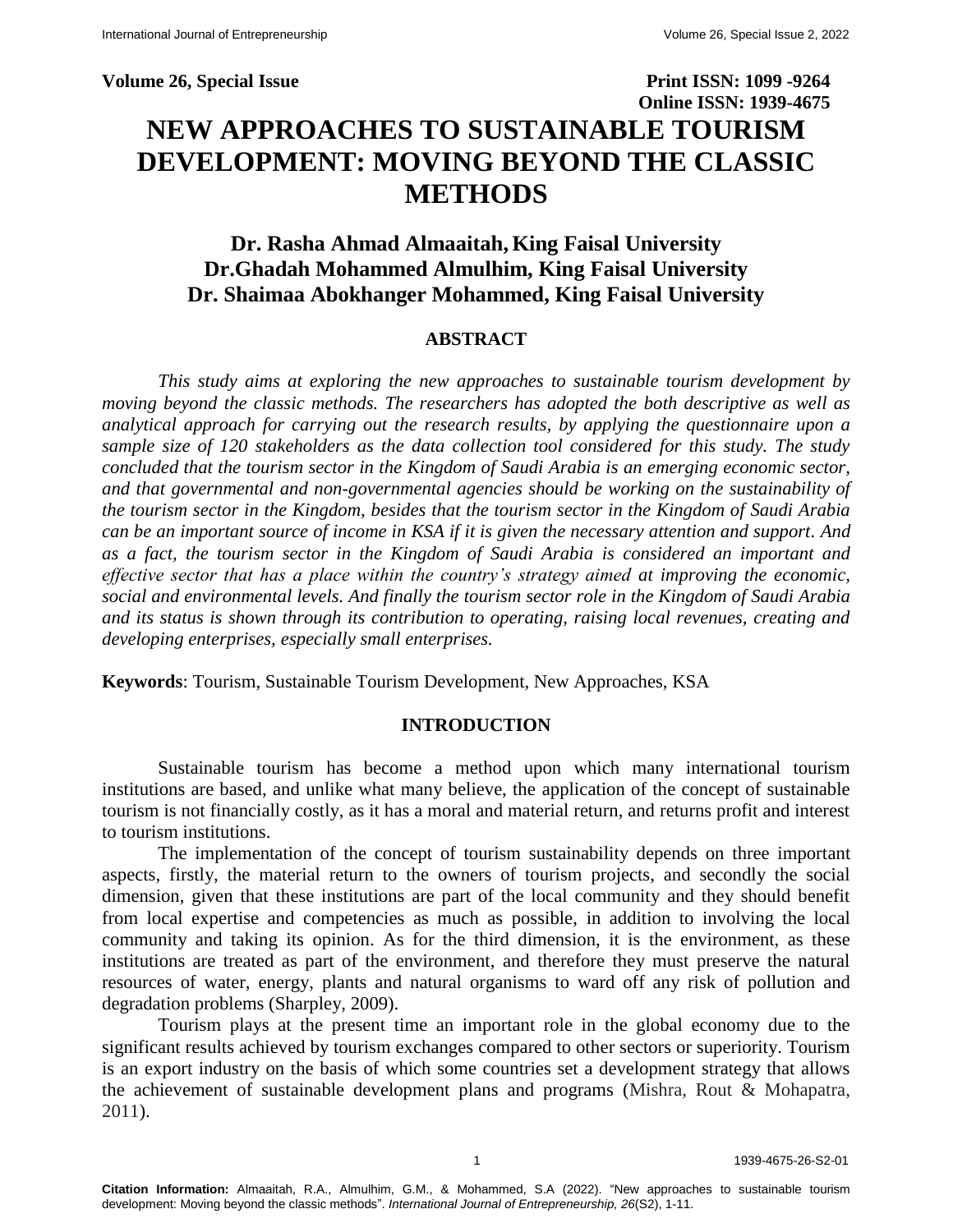Tourism is also considered an effective way to bring hard currency and absorb unemployment, as it provides millions of job opportunities as it is an activity that depends primarily on the workforce, which made many countries of the world pay special attention to this field, as they have allocated huge capital to invest in it, so tourism has recently become The latter is an area of intense competition between countries (Murphy, 2013).

In view of the advantages this sector achieves, it still suffers from many obstacles in the Kingdom of Saudi Arabia, which requires serious efforts to provide a suitable tourism environment for the advancement of an effective sector that is beneficial to the economy. The importance of tourism increases by applying it in a sustainable way through which it meets the needs of tourists, and at the same time protects and enhances the future growth of the sector, mitigates negative impacts on the environment to its minimum levels, and generates income for communities (Achoui, 2009).

The most successful tourism sites at the present time depend on the clean physical environment, the protected environments and the distinct cultural patterns of the local communities, while the areas that do not offer these advantages suffer from a decrease in the numbers and quality of tourists, which in turn leads to a decrease in the economic benefits to the local communities (Oviedo-García, Vega-Vázquez, Castellanos-Verdugo & Orgaz-Agüera, 2019).

The idea of tourism development is based on processes directed at creating structural transformations in building the structure of tourist resorts provided by any geographical area, by optimizing the natural, economic, social, and urban resources of this region in accordance with the demand and tendencies of the current and complete tourism movement needs, with the aim of Creating an effective economic base, according to which an increase in the growth of tourism movement to the region, and thus an increase in the real income resulting from tourism activity (Alimova, Abdusaidova & Tuychiev, 2020).

#### **Problem Statement**

The advancement of the tourism sector in the Kingdom of Saudi Arabia depends on the extent to which it is capable of providing tourist hotel structures and institutions, and on managing them, as well as the need to protect cultural heritage, protect water resources and distribute them equitably, and the hopes that local people attach to tourism incomes in order to improve their living conditions, the other side of sustainable tourism development. Through this study, we tried to shed light on the importance of tourism and its reality in KSA, trying to answer the following question: How can the development and utilization of tourism capabilities and potentials in the Kingdom of Saudi Arabia contribute to achieving sustainable local development?

By stimulating the educational environment that belongs to the future locally, regionally and globally; also stimulating the development processes that enables achieving a number of national goals, one of the most important of which is: Contributing to achieving sustainable tourism development in KSA. And aiming at examining new processes of the development of the national sustainable tourism agenda.

And to address our research, we formulated hypotheses that are considered the most likely to answer to the study question posed and which remain always subject to testing and discussion. These questions are as follows:

- 1. The tourism sector in KSA is considered a developmental economic sector, and it is linked to the first degree of development at the local level?
- 2. Tourism can be an important source of income in KSA if it is given the necessary attention and support?
- 3. Tourism in the Kingdom of Saudi Arabia is considered an important and effective sector that has a place within the country's strategy aimed at improving the economic, social and environmental levels?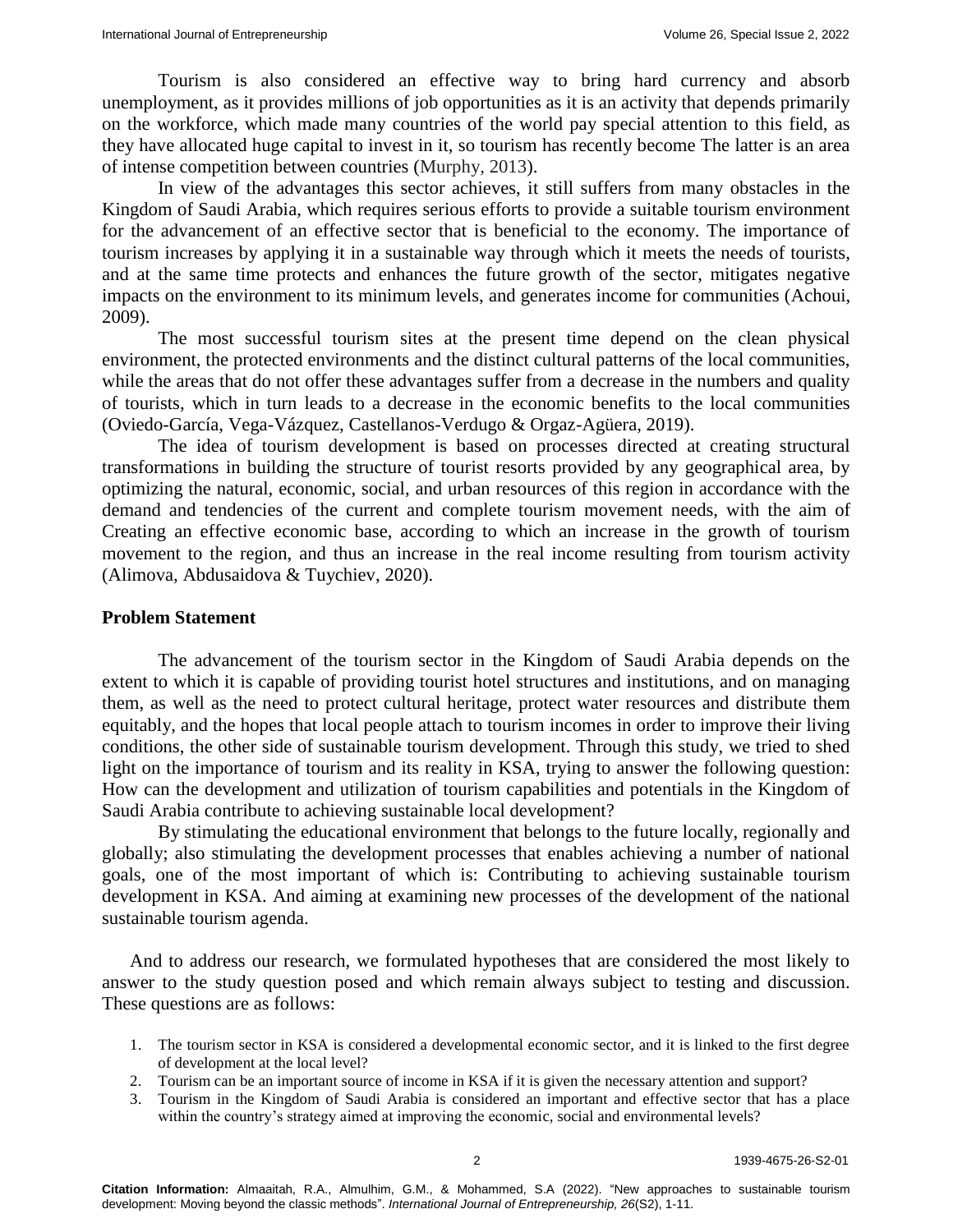4. The role and status of tourism in the Kingdom of Saudi Arabia is shown through its contribution to operating, raising local revenues, creating and developing enterprises, especially small enterprises?

#### **Importance and Objectives of the Study**

The importance of the study lies in the fact that the tourism sector has become an important economic alternative that will contribute to the growth of national income by providing important revenues of hard currency, and thus it has become the concern of everyone due to the unique and important tourism advantages of a country. It also stands out through the great care that the state in particular takes over the development of this sector. The objectives of the study lie in identifying the importance of the tourism sector and its role in advancing development as one of the modern approaches adopted in achieving sustainable development, especially at the local level.

#### **TERMINOLOGY**

#### **Tourism**

Tourism essentially refers to the activities undertaken by visitors, also known as the visitor economy. The tourism industry encompasses all activity that takes place within the visitor economy. Tourism comes in many different shapes and sizes. There is mass tourism, niche tourism and special interest tourism. There is domestic tourism and international tourism. There is inbound tourism and outbound tourism (Hristov, 2015).

#### **Sustainable Development**

Is defined as "development that meets the needs of the present without compromising the ability of future generations to meet their own needs." The concept of needs goes beyond simply material needs and includes values, relationships, freedom to think, act, and participate, all amounting to sustainable living, morally, and spiritually (Sauvé, Bernard & Sloan, 2016).

#### **LITERATURE REVIEW**

Tourism development is a complex, multi-faceted process that includes multiple intertwining and interacting elements based on a scientific and practical attempt to reach the optimum utilization of the primary elements of tourism production from a natural framework and cultural heritage, supported by a complete base of infrastructure through scientific and technological progress, and linking all of this to environmental elements and uses New energy and human resource development to play its effective role in development programs, in light of a diversified tourism demand that coincides with the development of the tourism supply (Godovykh & Tasci, 2020).

There are several definitions of sustainable tourism development as development that meets and satisfies the current needs of tourists and host communities and ensures the benefit of future generations. It is also development that manages resources in a manner that achieves economic, social and aesthetic benefits while preserving cultural unity and the continuity of ecological processes, biological diversity and basic life components (Risteskia, Kocevskia & Arnaudov, 2012). On this basis, sustainable tourism can be considered as the meeting point between the needs of visitors and their host region, which leads to the protection and support of future development opportunities, so that all resources are managed in a way that provides economic, social and spiritual needs, but at the same time preserves the cultural reality and the ecological pattern. Necessary, biological diversity and all requirements and systems of life (Kastenholz, 2004).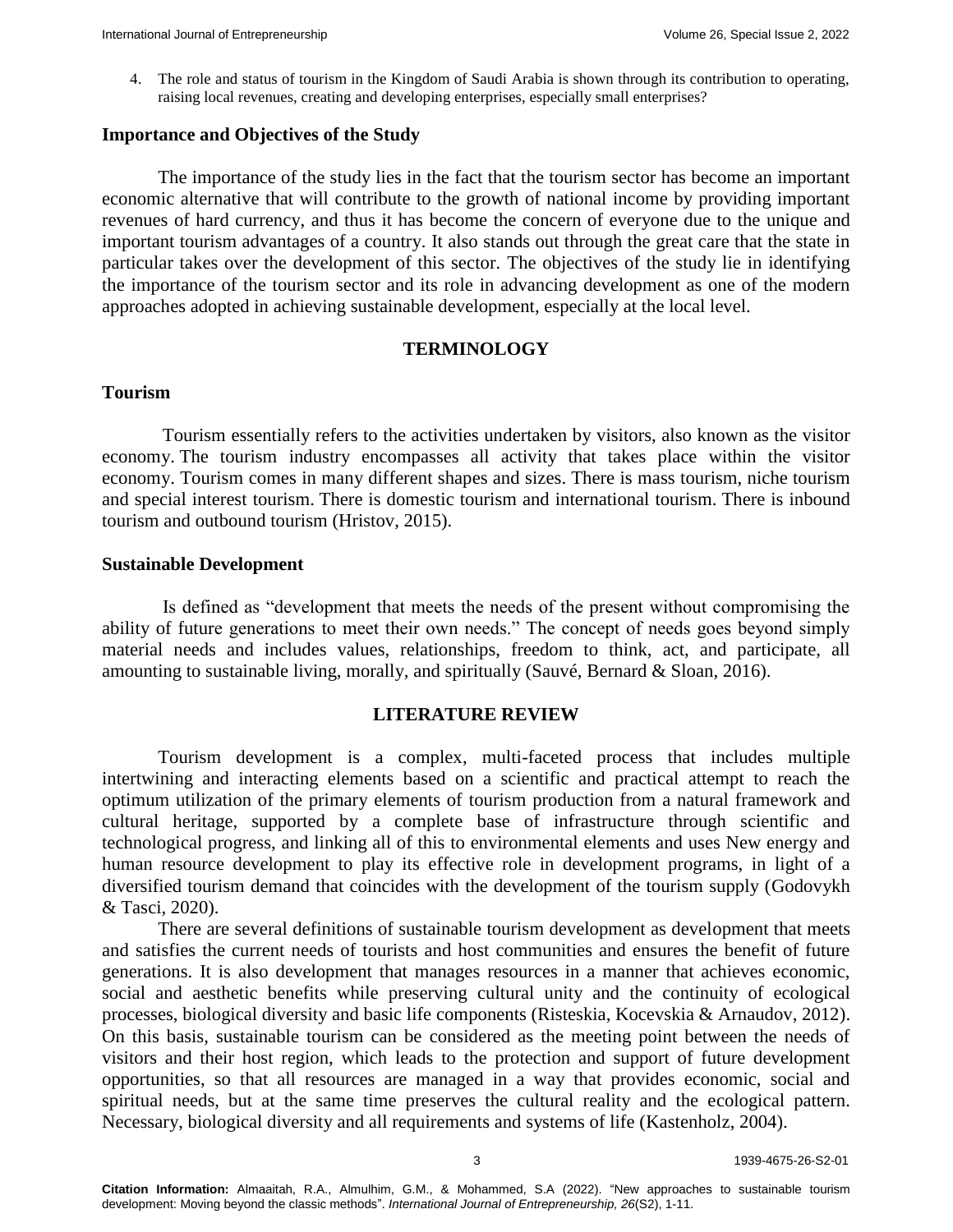As for sustainability in tourism development, this expression came for the first time in the report of the United Nations Environment and Development Commission called the Brundtland Commission in 1987, as development that meets the needs of the present without sacrificing the ability of future generations to meet their needs (Imperatives, 1987).

Tourism development is one of the various methods to achieve economic and social development in the country, through the work of a kind of harmony, and coordination between the various productive and service sectors to achieve progress in the quality and levels of life and achieve prosperity for citizens. The various productive and service sectors, including the tourism sector. Work to achieve tourism development in the integrated sense is a goal in itself, and at the same time it is a stage of achieving a greater goal, which is to achieve economic and social development in the country (Chang, Chien, Cheng & Chen, 2018).

The objectives of tourism development differ, according to the origin and according to the time and place. What works for one country may not be suitable for another country whose economic, social, human and environmental conditions differ from the first country, and what works as a goal in a certain time may not be suitable in itself as a goal for another time, even in the same country or The region, despite this, general frameworks can be defined for the various objectives of the tourism policy that the state sets for the tourism sector in it, and for tourism development in particular, and they can be clarified as follows (Hall & Page, 2014):

- 1. Economic objectives: in the sense of maximizing the contribution of tourism and recreation to economic prosperity, which includes many elements, including: full employment, regional and local economic development, and improving the balance of payments.
- 2. Civilized social goals, represented in:
	- The social and urban growth of citizens, raising their level of awareness, education and appreciation of the history and geography of their country.
	- Maximizing the opportunities to enjoy travel, tourism and recreation for foreign tourists and citizens.
- 3. Environmental goals: in the sense of working to protect the environment as a major means of sustainable development, and that is through:
	- Optimal use of natural resources.
	- Avoiding the causes of pollution.
	- Protecting the natural environment by adhering to the maximum capacity of the tourist areas.
	- Preserving the national heritage resources and reviving the national architecture.
- 4- Goals related to government work, including:
	- To achieve full cooperation between all government activities related to tourism.
	- Supporting the need to educate officials in charge of tourism of its importance, and scientific methods for its development.
	- Issuing the necessary legislation to regulate tourism and raise the level of its services.
	- Raise the level of popular awareness of tourism.
	- Encouraging the private sector with various incentives to expand its interest in sustainable tourism development.

Tourism planning, development and management must be part of the protection or sustainable development strategies for the region or country, and tourism planning and management must be done in an integrated and unified manner that includes the involvement of various government agencies, private institutions, and citizens, whether they are groups or individuals, to provide the greatest benefits. These agencies, institutions, groups, and individuals must follow ethical and other principles that respect the culture, environment and economy of the host region, the traditional way of life and behavior of the community including political patterns. Tourism also must be planned and managed in a sustainable manner, in order to protect and optimal economic uses of the natural and human environment in the host area (Job, Becken & Lane, 2017).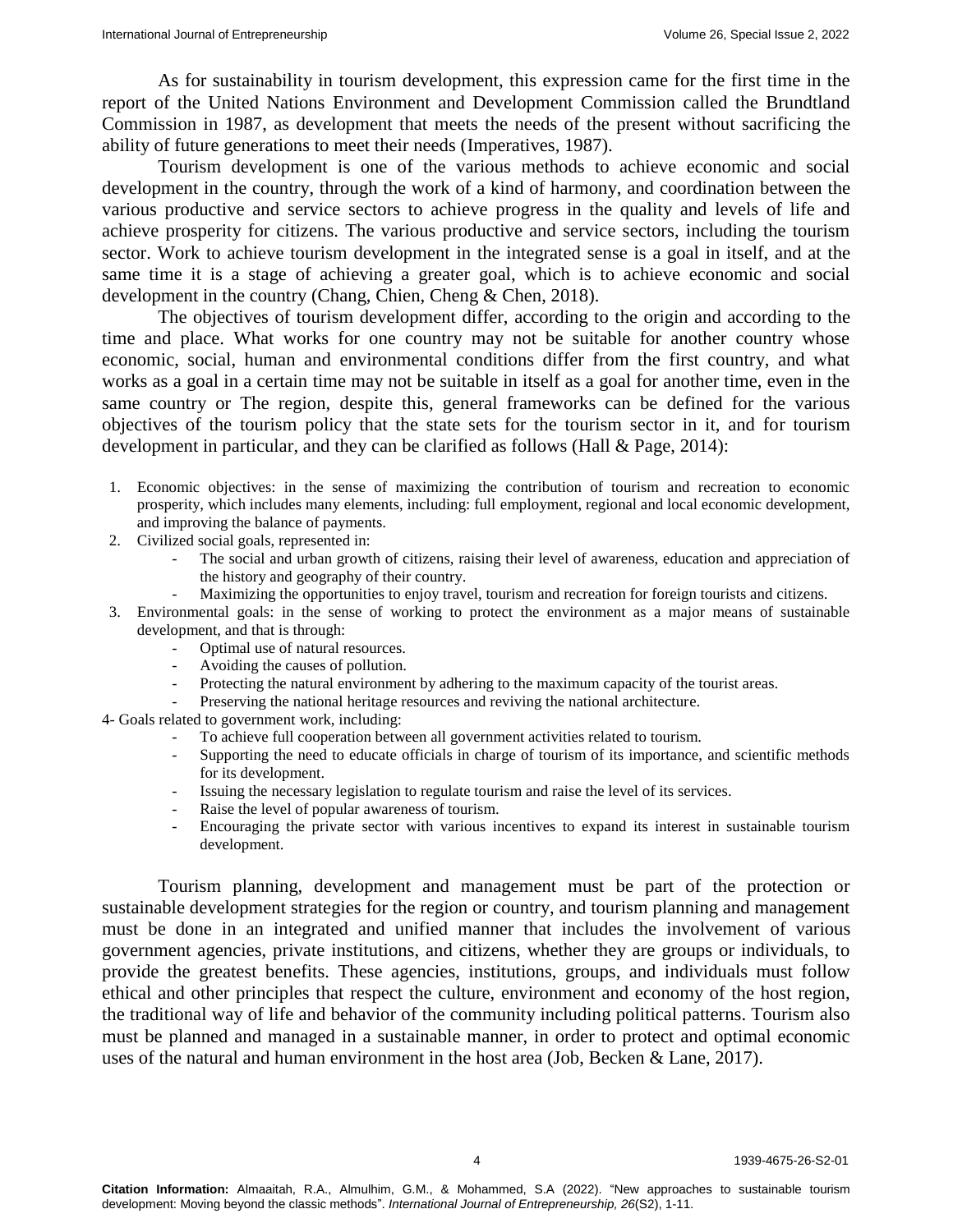# **METHODS AND PROCEDURES**

The research forms the basis for any of the practical decisions to be taken. This research was undertaken with the intention to enlighten new approaches to sustainable tourism development in KSA.

# **RESEARCH METHODOLOGY**

The study adopts both descriptive as well as analytical approach for carrying out the research results. The study investigates the new approaches to sustainable tourism development in KSA. The study is an analytical study in a way because it analyses the relationships between the variables proposed, and the following section details about the methodology adopted for the study.

# **Exploratory Research Design**

Since the main objective of the research was to determine the new approaches to sustainable tourism development in KSA, with the need of some clarifications in terms of the background of the research. To get a clarity in terms of the various researchers in the past in the same area, an exploratory research was carried out in order to explore the characteristics of the factors and the ways in which they are studied in the past. Previous studies also enable to get an understanding about the sample size, the methodology of gathering data, the sampling techniques and the analytical tools used in similar studies. The exploratory research was carried out with the help of an exhaustive literature review *i.e.,* the detailed exploration to the previous studies. The data was collected and summarized in terms of the area under study, the objectives of the study undertaken, the purpose of the research, the methodology adopted in each study, the significant research findings which paved the way for the researcher to identify some niche areas which is not covered in the previous studies.

# **Descriptive & Analytical Research Design**

This study also includes the descriptive and analytical research design method which is aimed at describing the characteristics of the data collected. The research is a descriptive study in nature in a way because it includes the process of describing the new approaches to sustainable tourism development in KSA.

Another approach towards this study is to be considered as an analytical study, which aimed at analyzing the relationship between the variables proposed in the study. The data collected will be empirically tested using some of the statistical analytical tools, which will determine the behavior of the variables under investigation. The nature of the relationships among the variables will give a clear indication about the factors, which will determine the outcome results.

# **Target Population**

The target population refers to the large audience to whom the research is inferring. In this study, they are all the stakeholders in Kingdom of Saudi Arabia (aware) of the new approaches to sustainable tourism development in KSA sustainable development processes.

# **Sampling Size**

The sample size was decided as 120 stakeholders. Out of 120. Another reason for selecting the sample size as 120 is that, the tool used for data analysis is SPSS. In order to use this method of

5 1939-4675-26-S2-01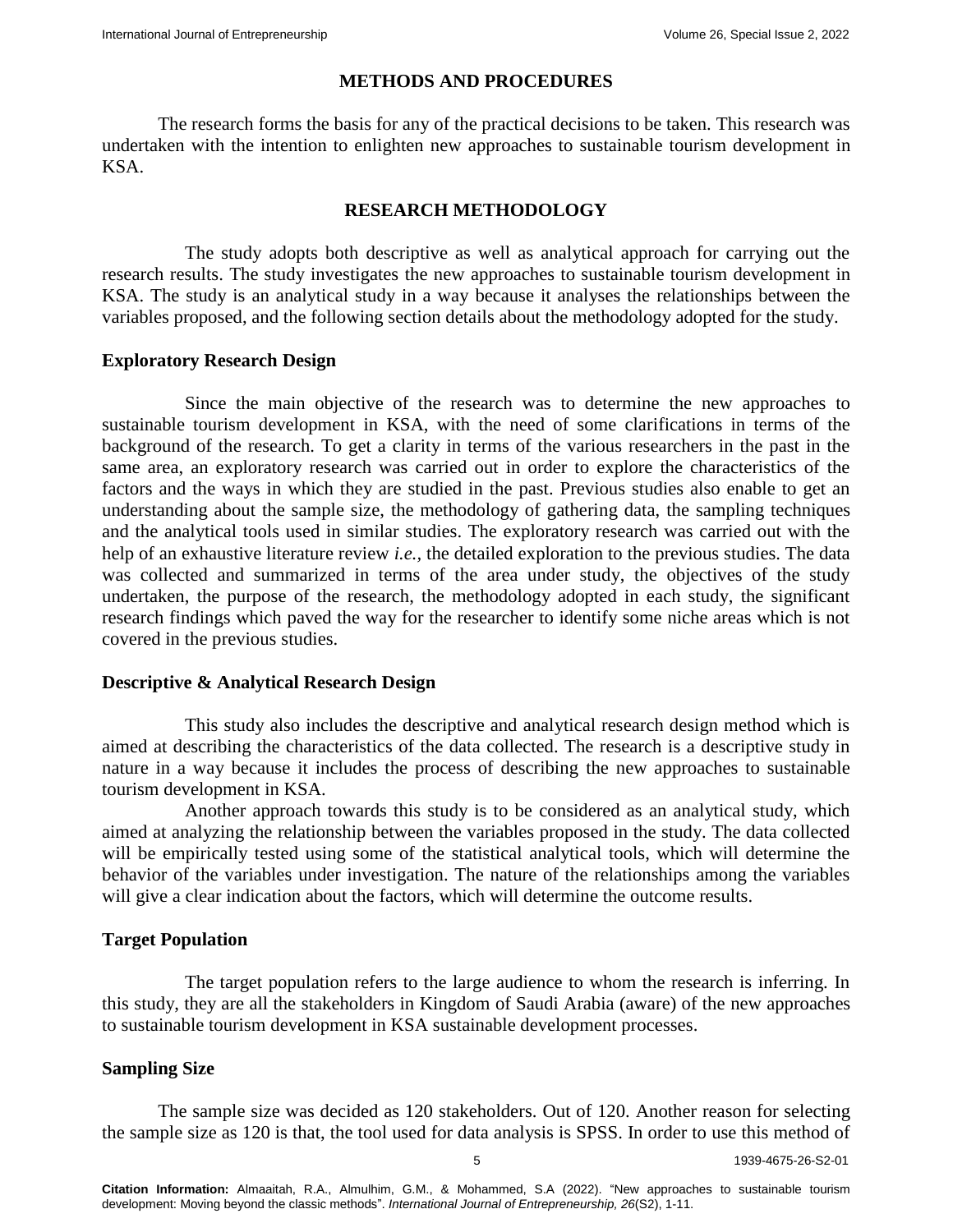data analysis, a minimum of 50 samples is necessary, hence, considering this, the sample size is considered as 120 stakeholders.

### **Data Collection Tool**

Questionnaire was the data collection tool considered for this study. The data was collected using self-administrated questionnaire after reviewing the studies related to the subject, which was developed by the researchers by keeping the literature as the reference. The questionnaire was administered through both online as well as offline methods.

# **ANALYSIS AND DISCUSSION**

This section presents the results of the characteristics of the study population and the study sample by its demographic characteristics and its entrepreneurship variables.

### **Respondents Demographic Characteristics**

#### **Gender**

Data in figure (1) show that (67.5%) are males and (32.5%) are females.



**FIGURE 1 DISTRIBUTION OF THE STUDY SAMPLE BY GENDER**

#### **Business Age**

Data in table (1) show that (20.8%) are with (Less than 5 Years) business age, and (28.3%) are with (5-10 Years) business age, and (24.2%) are with (10-15 Years) business age, and (26.7%) are with (More than 15 Years) business age.

| Table 1<br>DISTRIBUTION OF THE STUDY SAMPLE BY BUSINESS AGE |                   |                  |                         |  |
|-------------------------------------------------------------|-------------------|------------------|-------------------------|--|
| Demographic variable                                        |                   | <b>Frequency</b> | <b>Valid</b><br>Percent |  |
| Year of business<br>age                                     | Less than 5 Years | 25               | 20.8%                   |  |
|                                                             | 5-10 Years        | 34               | 28.3%                   |  |

**Citation Information:** Almaaitah, R.A., Almulhim, G.M., & Mohammed, S.A (2022). "New approaches to sustainable tourism development: Moving beyond the classic methods". *International Journal of Entrepreneurship, 26*(S2), 1-11.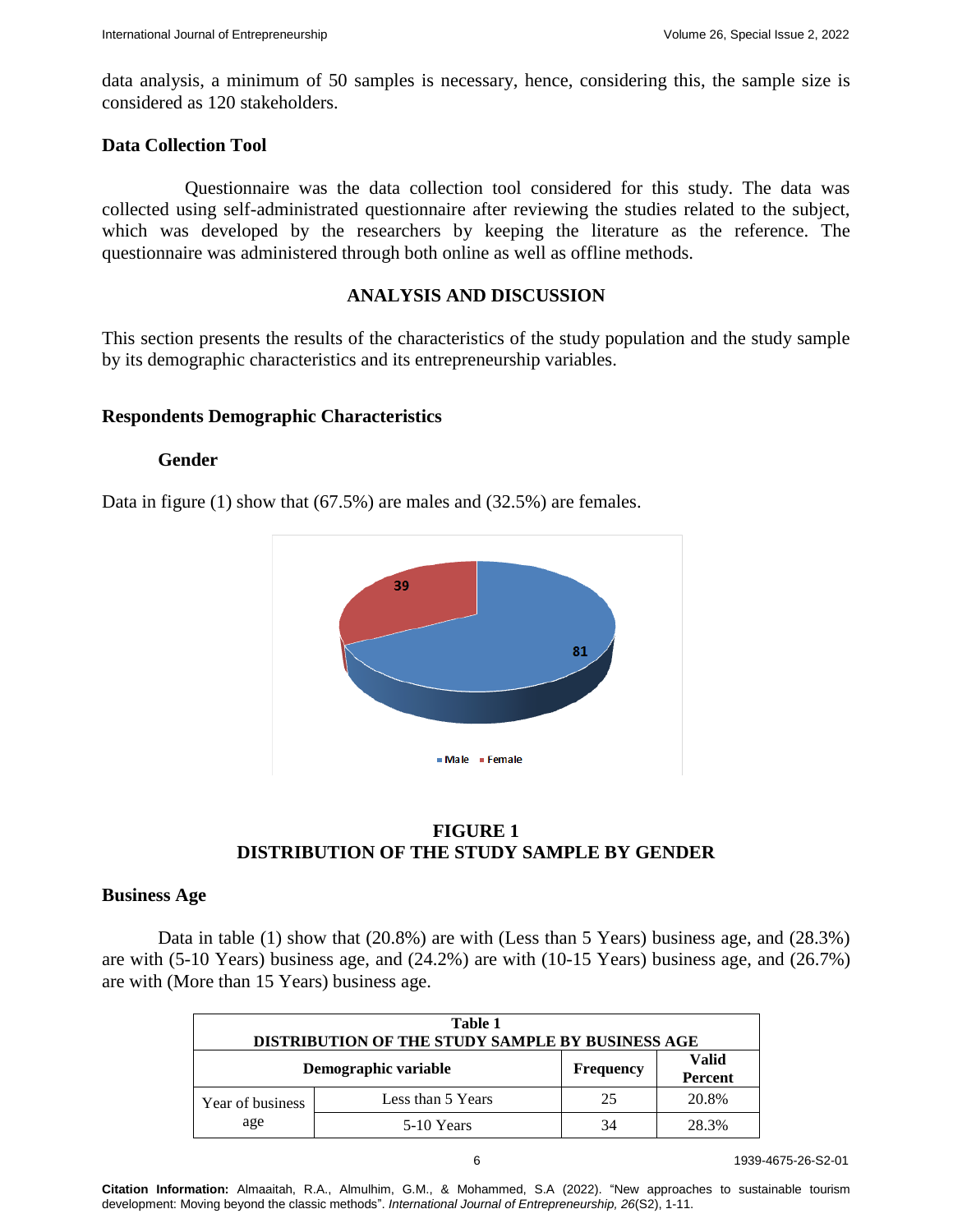| $10-15$ Years      | 29  | 24.2%  |
|--------------------|-----|--------|
| More than 15 Years | 32  | 26.7%  |
| Total              | 120 | 100.0% |

# **Type of Sector**

Data in figure 2 show that (50.8%) are from (public sector), and (49.2%) are with (private sector).



# **FIGURE 2 DISTRIBUTION OF THE STUDY SAMPLE BY TYPE OF SECTOR**

### **Discussing the Study Questions**

#### **Testing the First Question**

The tourism sector in KSA is considered a developmental economic sector, and it is linked to the first degree of development at the local level?

Data in figure (3) show that (73.3%) answered with (strongly agree, (4.2%) answered with (strongly disagree, and (22.5%) answered with (NA).



# **FIGURE 3 DISTRIBUTION OF THE ANSWERS FOR THE FIRST QUESTION**

7 1939-4675-26-S2-01

**Citation Information:** Almaaitah, R.A., Almulhim, G.M., & Mohammed, S.A (2022). "New approaches to sustainable tourism development: Moving beyond the classic methods". *International Journal of Entrepreneurship, 26*(S2), 1-11.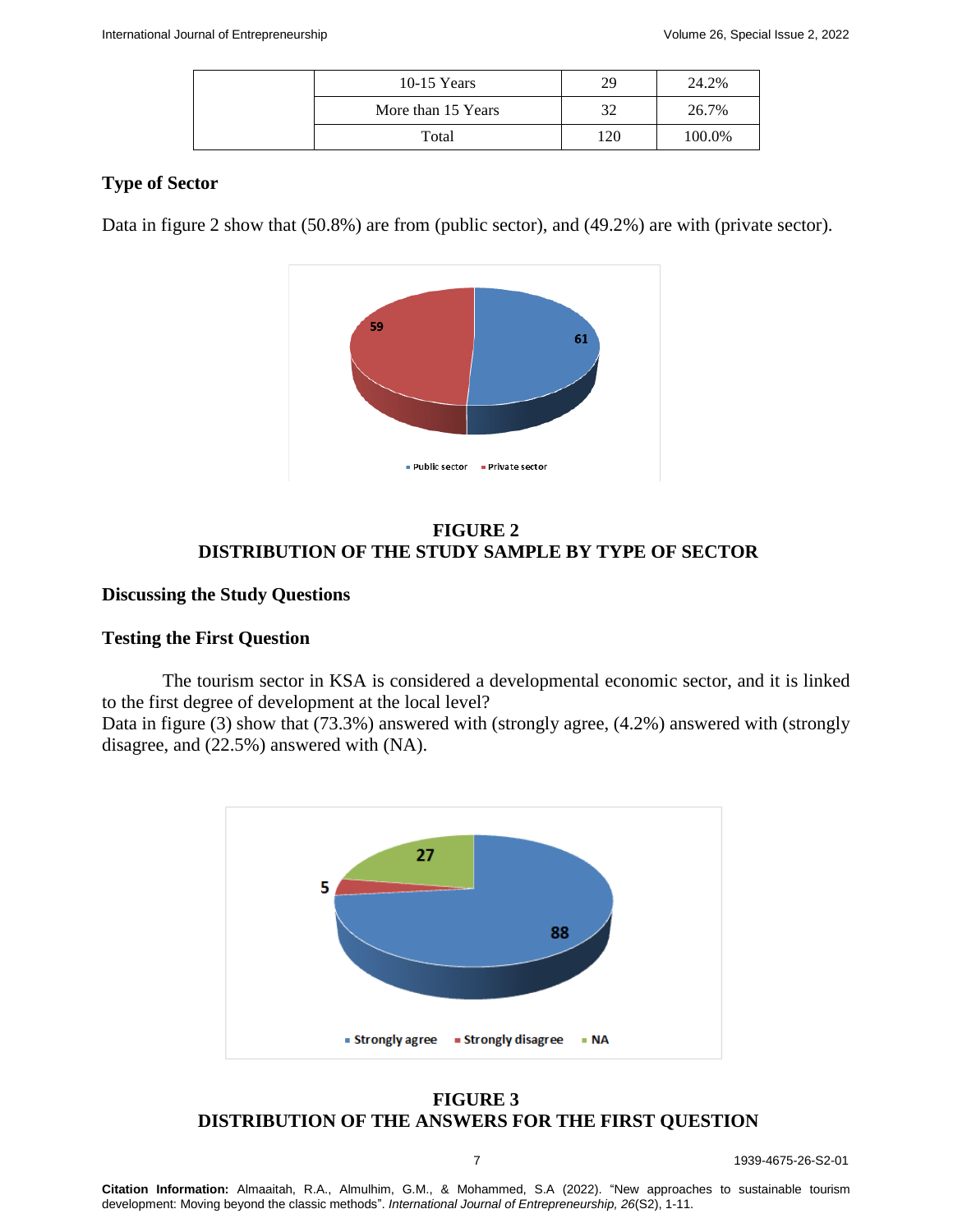These results reflected that the tourism sector in the Kingdom of Saudi Arabia is an emerging economic sector, and that governmental and non-governmental agencies are working on the sustainability of the tourism sector in the Kingdom.

#### **Testing the Second Question**

Tourism can be an important source of income in KSA if it is given the necessary attention and support.

Data in figure (4) show that (78.3%) answered with (strongly agree, (5.1%) answered with (strongly disagree, and (16.6%) answered with (NA).



### **FIGURE 4 DISTRIBUTION OF THE ANSWERS FOR THE SECOND QUESTION**

These results reflected that the tourism sector in the Kingdom of Saudi Arabia can be an important source of income in KSA if it is given the necessary attention and support.

# **Testing the Third Question**

Tourism in the Kingdom of Saudi Arabia is considered an important and effective sector that has a place within the country's strategy aimed at improving the economic, social and environmental levels.

Data in figure (5) show that (84.2%) answered with (strongly agree, (3.3%) answered with (strongly disagree, and (12.5%) answered with (NA).



**FIGURE 5 DISTRIBUTION OF THE ANSWERS FOR THE THIRD QUESTION**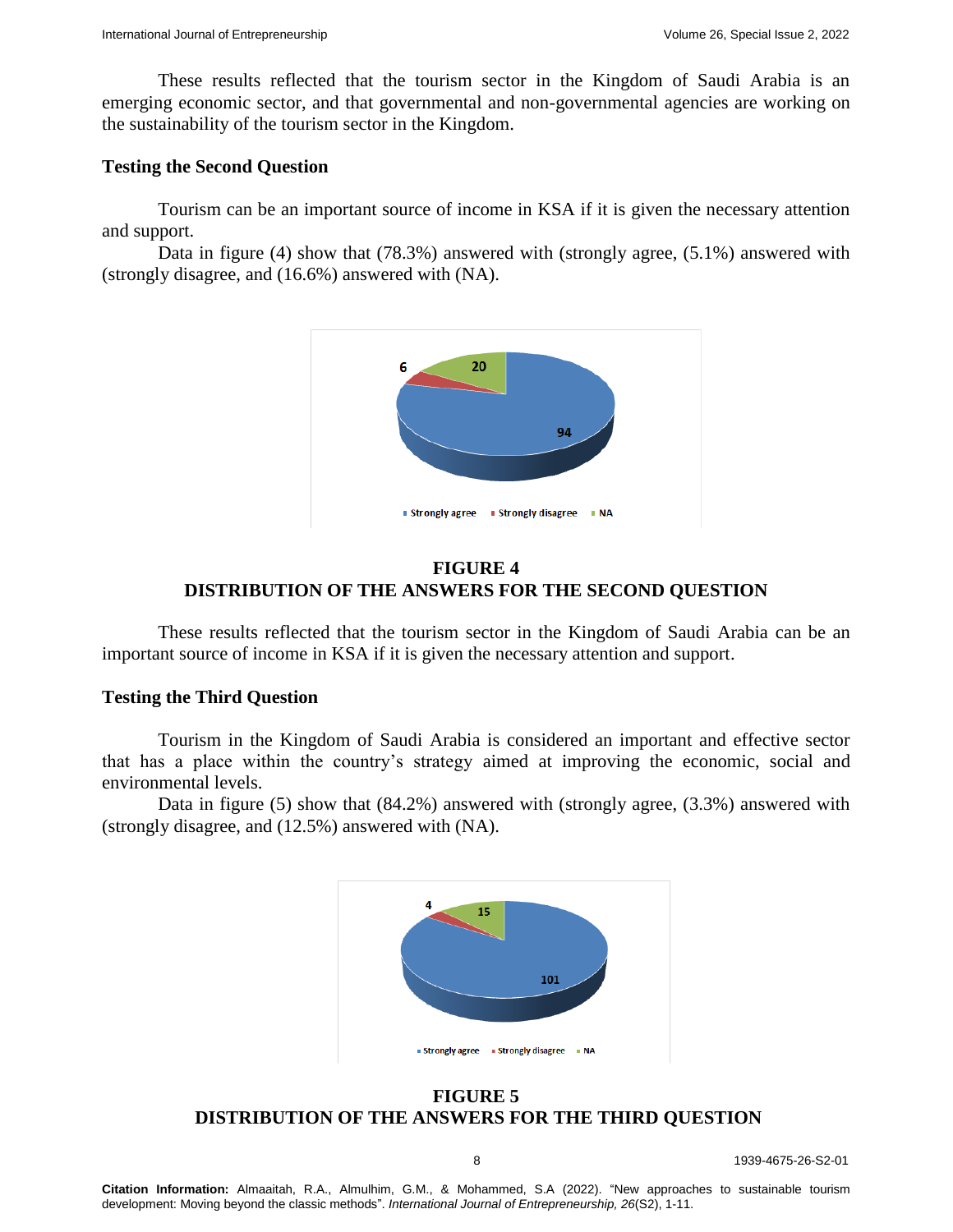These results reflected that the tourism sector in the Kingdom of Saudi Arabia is considered an important and effective sector that has a place within the country's strategy aimed at improving the economic, social and environmental levels.

# **Testing the Fourth Question**

The role and status of tourism in the Kingdom of Saudi Arabia is shown through its contribution to operating, raising local revenues, creating and developing enterprises, especially small enterprises.

Data in figure (6) show that (74.2%) answered with (strongly agree, (6.6%) answered with (strongly disagree, and (19.2%) answered with (NA).



# **FIGURE 6 DISTRIBUTION OF THE ANSWERS FOR THE FOURTH QUESTION**

These results reflected that the tourism sector role in the Kingdom of Saudi Arabia and its status is shown through its contribution to operating, raising local revenues, creating and developing enterprises, especially small enterprises.

# **CONCLUSIONS**

It's clear that the tourism sector in the Kingdom of Saudi Arabia is an emerging economic sector, and that governmental and non-governmental agencies should be working on the sustainability of the tourism sector in the Kingdom, besides that the tourism sector in the Kingdom of Saudi Arabia can be an important source of income in KSA if it is given the necessary attention and support. And as a fact, the tourism sector in the Kingdom of Saudi Arabia is considered an important and effective sector that has a place within the country's strategy aimed at improving the economic, social and environmental levels. And finally the tourism sector role in the Kingdom of Saudi Arabia and its status is shown through its contribution to operating, raising local revenues, creating and developing enterprises, especially small enterprises.

# **ACKNOWLEDGEMENT**

The authors acknowledge the Deanship of Scientific Research at King Faisal University for the financial support under Nasher Track (Grant No.206167). The corresponding author for the article "New Approaches to Sustainable Tourism Development: Moving Beyond the Classic Methods" by Dr. Rasha Ahmad Almaaitah, King Faisal University, 380 Al-Ahsaa, Saudi Arabia; [ralmaaitah@kfu.edu.sa.](mailto:ralmaaitah@kfu.edu.sa)